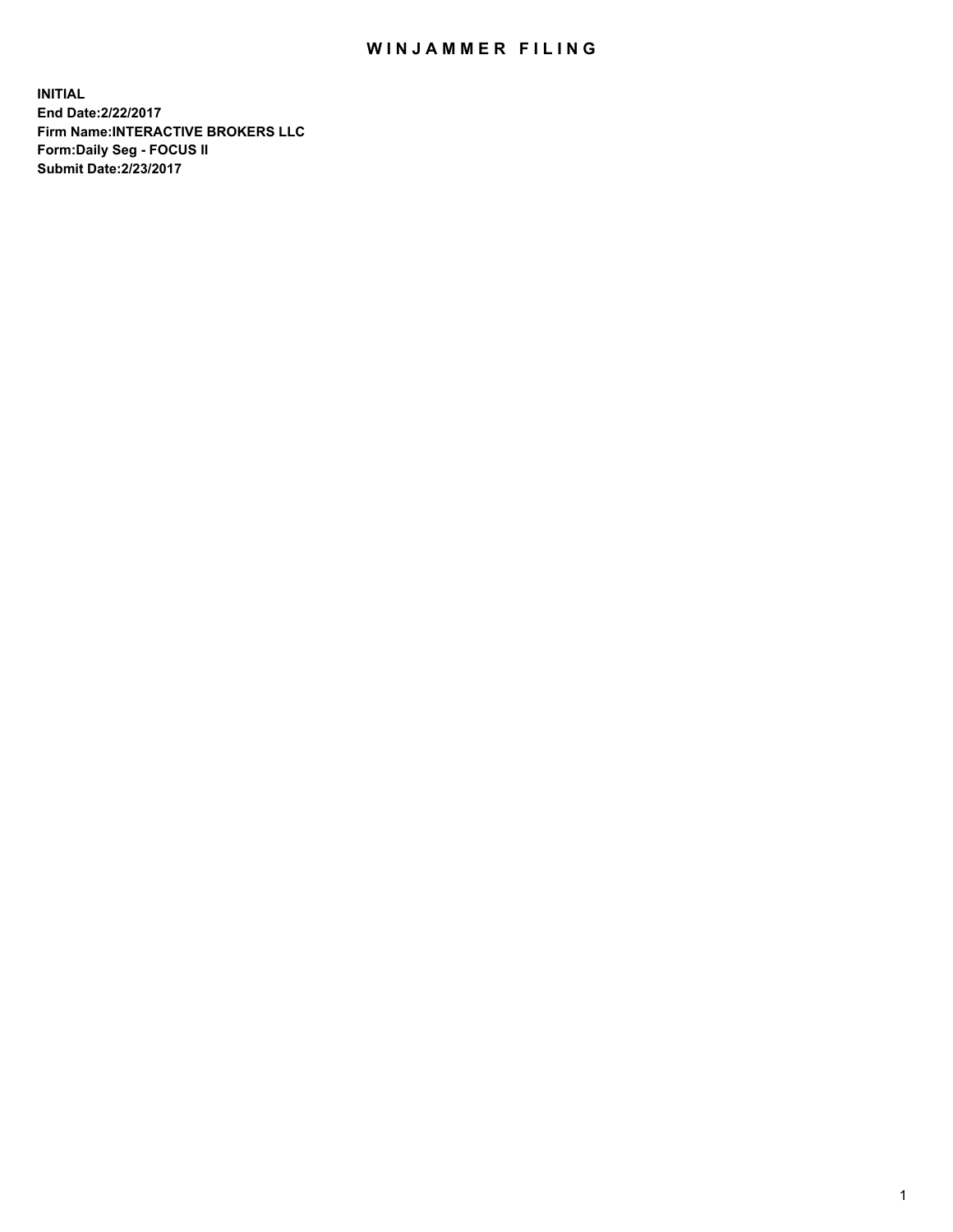## **INITIAL End Date:2/22/2017 Firm Name:INTERACTIVE BROKERS LLC Form:Daily Seg - FOCUS II Submit Date:2/23/2017 Daily Segregation - Cover Page**

| Name of Company<br><b>Contact Name</b><br><b>Contact Phone Number</b><br><b>Contact Email Address</b>                                                                                                                                                                                                                          | <b>INTERACTIVE BROKERS LLC</b><br><b>James Menicucci</b><br>203-618-8085<br>jmenicucci@interactivebrokers.c<br>om |
|--------------------------------------------------------------------------------------------------------------------------------------------------------------------------------------------------------------------------------------------------------------------------------------------------------------------------------|-------------------------------------------------------------------------------------------------------------------|
| FCM's Customer Segregated Funds Residual Interest Target (choose one):<br>a. Minimum dollar amount: ; or<br>b. Minimum percentage of customer segregated funds required:%; or<br>c. Dollar amount range between: and; or<br>d. Percentage range of customer segregated funds required between:% and%.                          | $\overline{\mathbf{0}}$<br>0<br>155,000,000 245,000,000<br>0 <sub>0</sub>                                         |
| FCM's Customer Secured Amount Funds Residual Interest Target (choose one):<br>a. Minimum dollar amount: ; or<br>b. Minimum percentage of customer secured funds required:%; or<br>c. Dollar amount range between: and; or<br>d. Percentage range of customer secured funds required between: % and %.                          | $\overline{\mathbf{0}}$<br>0<br>80,000,000 120,000,000<br>0 <sub>0</sub>                                          |
| FCM's Cleared Swaps Customer Collateral Residual Interest Target (choose one):<br>a. Minimum dollar amount: ; or<br>b. Minimum percentage of cleared swaps customer collateral required:% ; or<br>c. Dollar amount range between: and; or<br>d. Percentage range of cleared swaps customer collateral required between:% and%. | $\overline{\mathbf{0}}$<br>$\overline{\mathbf{0}}$<br>0 <sub>0</sub><br><u>00</u>                                 |

Attach supporting documents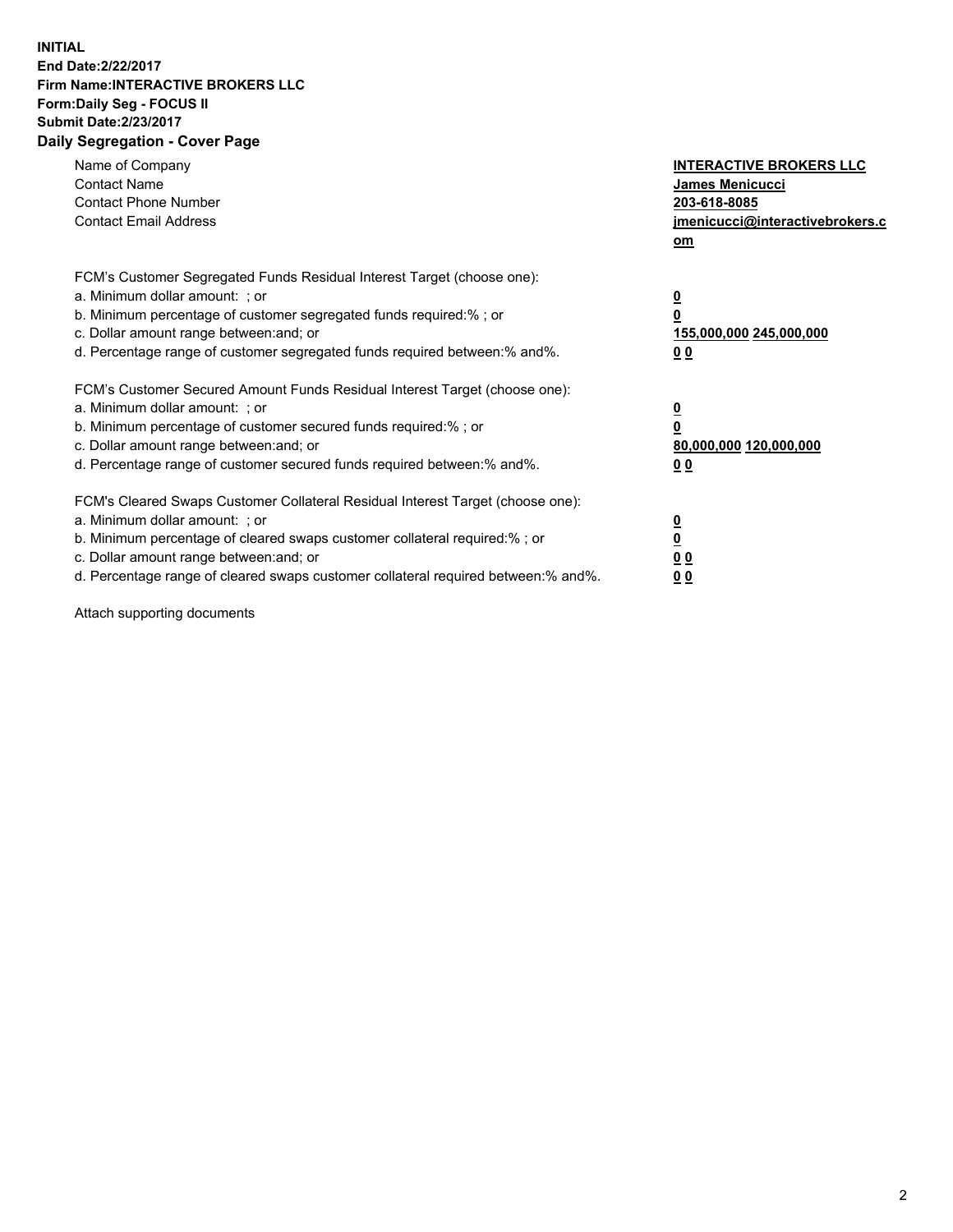## **INITIAL End Date:2/22/2017 Firm Name:INTERACTIVE BROKERS LLC Form:Daily Seg - FOCUS II Submit Date:2/23/2017**

|     | <b>Daily Segregation - Secured Amounts</b>                                                  |                                  |
|-----|---------------------------------------------------------------------------------------------|----------------------------------|
|     | Foreign Futures and Foreign Options Secured Amounts                                         |                                  |
|     | Amount required to be set aside pursuant to law, rule or regulation of a foreign            | $0$ [7305]                       |
|     | government or a rule of a self-regulatory organization authorized thereunder                |                                  |
| 1.  | Net ledger balance - Foreign Futures and Foreign Option Trading - All Customers             |                                  |
|     | A. Cash                                                                                     | 357,060,790 [7315]               |
|     | B. Securities (at market)                                                                   | $0$ [7317]                       |
| 2.  | Net unrealized profit (loss) in open futures contracts traded on a foreign board of trade   | 8,473,363 [7325]                 |
| 3.  | Exchange traded options                                                                     |                                  |
|     | a. Market value of open option contracts purchased on a foreign board of trade              | 124,647 [7335]                   |
|     | b. Market value of open contracts granted (sold) on a foreign board of trade                | -29,961 [7337]                   |
| 4.  | Net equity (deficit) (add lines 1.2. and 3.)                                                | 365,628,839 [7345]               |
| 5.  | Account liquidating to a deficit and account with a debit balances - gross amount           | 61,433 [7351]                    |
|     | Less: amount offset by customer owned securities                                            | 0 [7352] 61,433 [7354]           |
| 6.  | Amount required to be set aside as the secured amount - Net Liquidating Equity              | 365,690,272 [7355]               |
|     | Method (add lines 4 and 5)                                                                  |                                  |
| 7.  | Greater of amount required to be set aside pursuant to foreign jurisdiction (above) or line | 365,690,272 [7360]               |
|     | 6.                                                                                          |                                  |
|     | FUNDS DEPOSITED IN SEPARATE REGULATION 30.7 ACCOUNTS                                        |                                  |
| 1.  | Cash in banks                                                                               |                                  |
|     | A. Banks located in the United States                                                       | $0$ [7500]                       |
|     | B. Other banks qualified under Regulation 30.7                                              | 0 [7520] 0 [7530]                |
| 2.  | Securities                                                                                  |                                  |
|     | A. In safekeeping with banks located in the United States                                   | 408,141,915 [7540]               |
|     | B. In safekeeping with other banks qualified under Regulation 30.7                          | 0 [7560] 408,141,915 [7570]      |
| 3.  | Equities with registered futures commission merchants                                       |                                  |
|     | A. Cash                                                                                     | $0$ [7580]                       |
|     | <b>B.</b> Securities                                                                        | <u>0</u> [7590]                  |
|     | C. Unrealized gain (loss) on open futures contracts                                         | 0 [7600]                         |
|     | D. Value of long option contracts                                                           | $0$ [7610]                       |
|     | E. Value of short option contracts                                                          | 0 [7615] 0 [7620]                |
| 4.  | Amounts held by clearing organizations of foreign boards of trade                           |                                  |
|     | A. Cash                                                                                     | $0$ [7640]                       |
|     | <b>B.</b> Securities                                                                        | $0$ [7650]                       |
|     | C. Amount due to (from) clearing organization - daily variation                             | 0 [7660]                         |
|     | D. Value of long option contracts                                                           | $0$ [7670]                       |
|     | E. Value of short option contracts                                                          | 0 [7675] 0 [7680]                |
| 5.  | Amounts held by members of foreign boards of trade                                          |                                  |
|     | A. Cash                                                                                     | 69,238,503 [7700]                |
|     | <b>B.</b> Securities                                                                        | 0 [7710]                         |
|     | C. Unrealized gain (loss) on open futures contracts                                         | 1,929,052 [7720]                 |
|     | D. Value of long option contracts                                                           | 124,647 [7730]                   |
|     | E. Value of short option contracts                                                          | -29,961 [7735] 71,262,241 [7740] |
| 6.  | Amounts with other depositories designated by a foreign board of trade                      | 0 [7760]                         |
| 7.  | Segregated funds on hand                                                                    | $0$ [7765]                       |
| 8.  | Total funds in separate section 30.7 accounts                                               | 479,404,156 [7770]               |
| 9.  | Excess (deficiency) Set Aside for Secured Amount (subtract line 7 Secured Statement         | 113,713,884 [7380]               |
|     | Page 1 from Line 8)                                                                         |                                  |
| 10. | Management Target Amount for Excess funds in separate section 30.7 accounts                 | 80,000,000 [7780]                |
| 11. | Excess (deficiency) funds in separate 30.7 accounts over (under) Management Target          | 33,713,884 [7785]                |
|     |                                                                                             |                                  |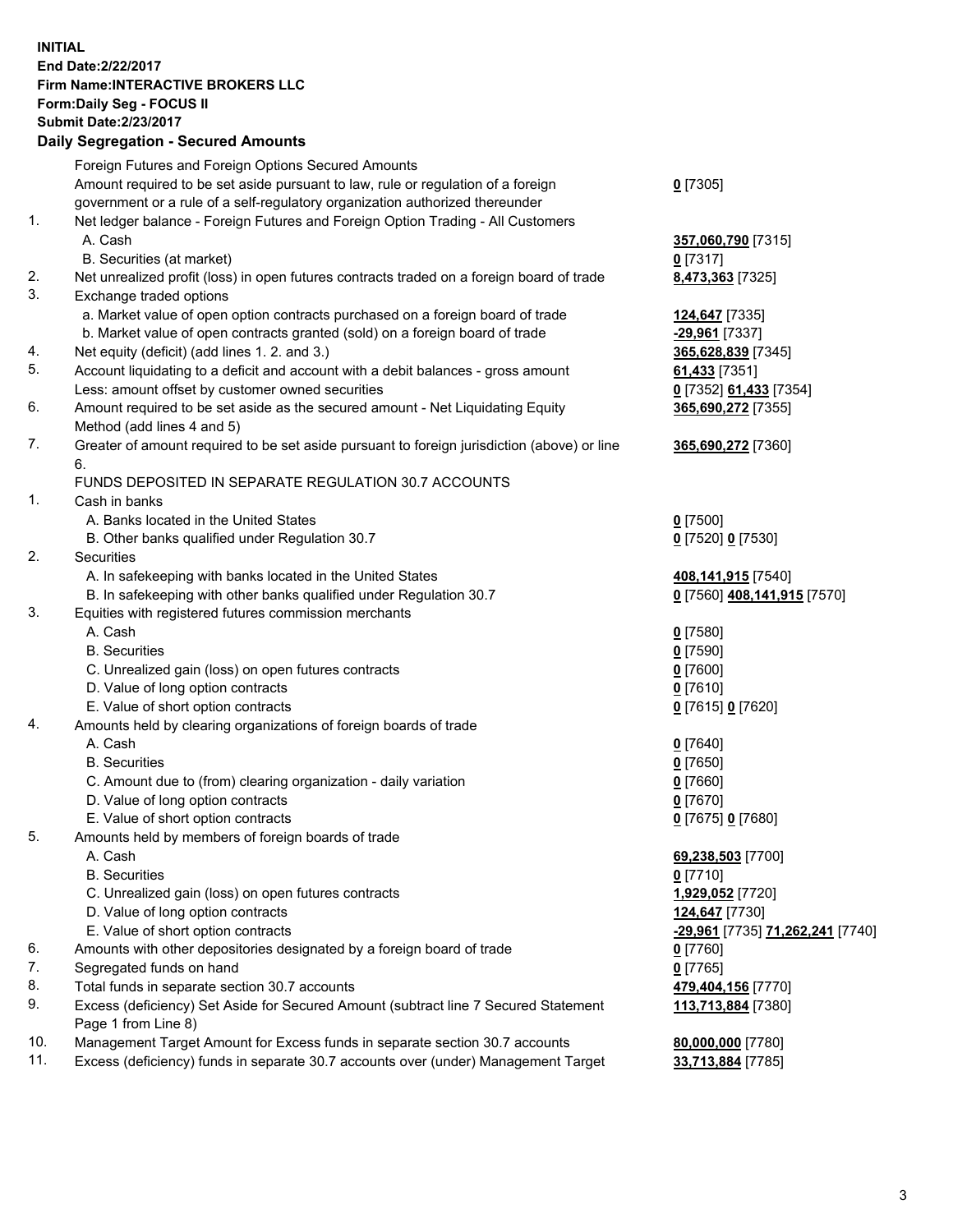**INITIAL End Date:2/22/2017 Firm Name:INTERACTIVE BROKERS LLC Form:Daily Seg - FOCUS II Submit Date:2/23/2017 Daily Segregation - Segregation Statement** SEGREGATION REQUIREMENTS(Section 4d(2) of the CEAct) 1. Net ledger balance A. Cash **3,423,186,648** [7010] B. Securities (at market) **0** [7020] 2. Net unrealized profit (loss) in open futures contracts traded on a contract market **-186,436,622** [7030] 3. Exchange traded options A. Add market value of open option contracts purchased on a contract market **114,800,716** [7032] B. Deduct market value of open option contracts granted (sold) on a contract market **-218,465,319** [7033] 4. Net equity (deficit) (add lines 1, 2 and 3) **3,133,085,423** [7040] 5. Accounts liquidating to a deficit and accounts with debit balances - gross amount **171,007** [7045] Less: amount offset by customer securities **0** [7047] **171,007** [7050] 6. Amount required to be segregated (add lines 4 and 5) **3,133,256,430** [7060] FUNDS IN SEGREGATED ACCOUNTS 7. Deposited in segregated funds bank accounts A. Cash **76,687,769** [7070] B. Securities representing investments of customers' funds (at market) **1,985,080,170** [7080] C. Securities held for particular customers or option customers in lieu of cash (at market) **0** [7090] 8. Margins on deposit with derivatives clearing organizations of contract markets A. Cash **20,779,304** [7100] B. Securities representing investments of customers' funds (at market) **1,398,319,724** [7110] C. Securities held for particular customers or option customers in lieu of cash (at market) **0** [7120] 9. Net settlement from (to) derivatives clearing organizations of contract markets **-3,174,740** [7130] 10. Exchange traded options A. Value of open long option contracts **114,896,139** [7132] B. Value of open short option contracts **-218,561,577** [7133] 11. Net equities with other FCMs A. Net liquidating equity **0** [7140] B. Securities representing investments of customers' funds (at market) **0** [7160] C. Securities held for particular customers or option customers in lieu of cash (at market) **0** [7170] 12. Segregated funds on hand **0** [7150] 13. Total amount in segregation (add lines 7 through 12) **3,374,026,789** [7180] 14. Excess (deficiency) funds in segregation (subtract line 6 from line 13) **240,770,359** [7190] 15. Management Target Amount for Excess funds in segregation **155,000,000** [7194]

16. Excess (deficiency) funds in segregation over (under) Management Target Amount Excess

**85,770,359** [7198]